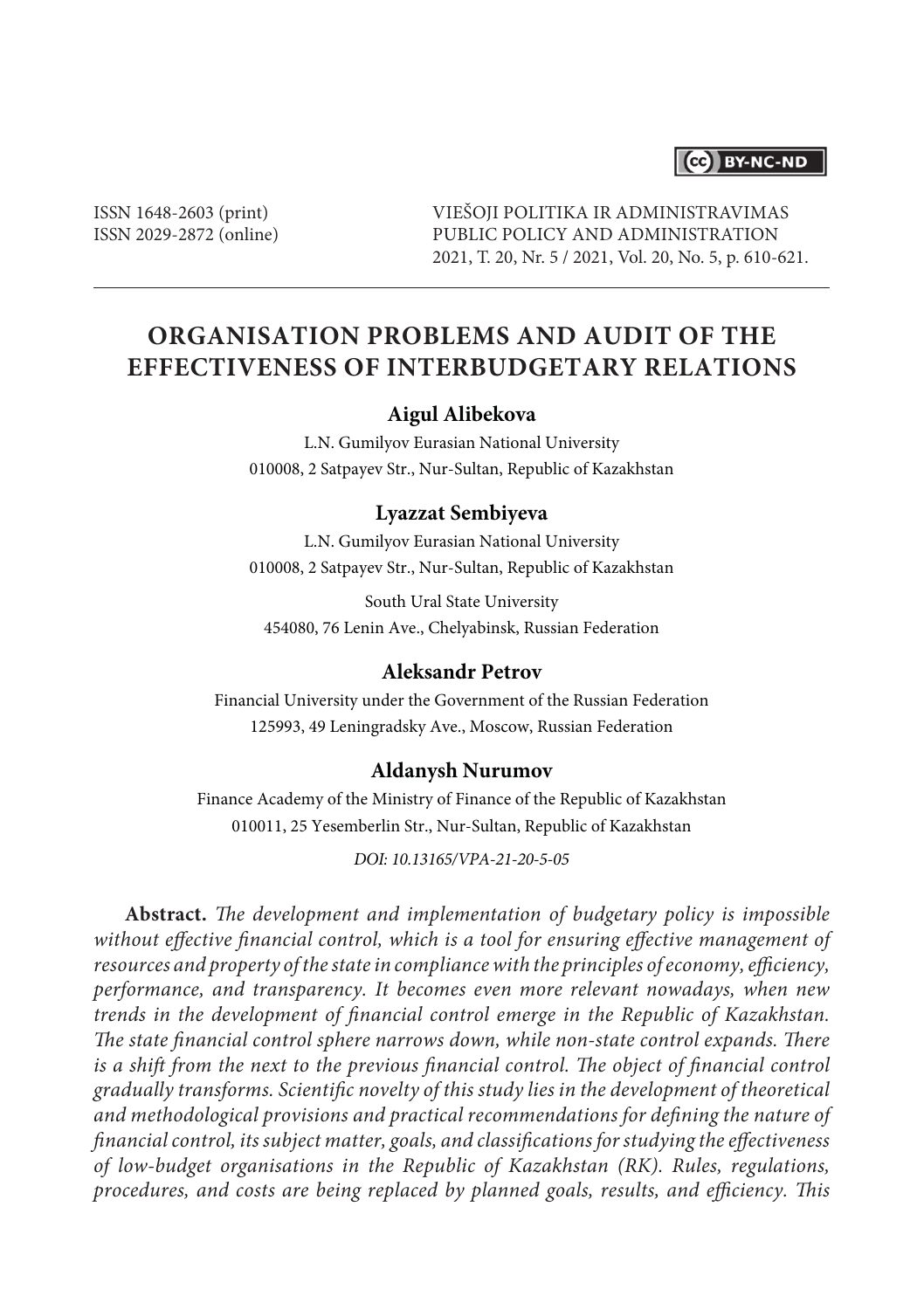*requires a new conceptual approach to the essence of financial control and its place in the public finance management system. The practical significance of the study results lies in their use for the efficiency improvement of budgetary institutions' cooperation.*

**Keywords**: *financial support, material resources, control, state, institutions.*

### **Introduction**

In the process of management, the combination of a number of performed functions creates a closed loop of the management process. First of all, these include planning, which provides the goal setting and measures for their accomplishment; organisation of performance of the decisions taken; stimulations to ensure the motivation to achieve goals; control, which determines the level of achievement of goals set and enables their adjustments to set new ones (Addink et al., 2010). Control manifests itself in all sectors of public life. However, the essence of control cannot be covered comprehensively outside of the management sector, which is serviced by it (Toleubayev et al., 2007). Depending on the management sector that control covers, there are such areas as technical control; energy control; environmental control; sanitary control; financial control, etc. (Dosmanbetova et al., 2018; Ridic et al., 2021). Basic conceptual approaches to understanding the essence of control were obtained as a result of the development of scientific thought.

Eight main conceptual approaches are distinguished through the evolution of the development of interrelated terms "control" and "financial control": management approach, social approach, financial approach, accounting approach, legal institutional approach, cybernetic approach, and systemic approach (Zhumanova et al., 2016). The phenomenon of financial control is multifaceted (Dulatbekov, 2014). Thus, there are many different ideas in academic literature regarding its purpose, goals, objectives, and mechanism of implementation (Kari, 2015). The financial control is viewed as regulated by current legislation and constituent documents practice of state, regional, sectoral bodies, the public, self-regulatory organisations, business entities that verify the correctness of financial planning, the validity, completeness and timeliness of cash receipts, as well as the legality and efficiency of their use (Baidybekova et al., 2016).

It is argued that financial control is a system of dynamic actions that are performed by state authorities, local governments, and citizens of the Republic of Kazakhstan regarding monitoring the functioning of any management object in terms of its creation, distribution, and use of financial resources in order to evaluate the economic efficiency of economic activities, identify and block deviations that impede the legal and efficient use of property and funds, expanded reproduction of production, satisfaction of state, collective and private interests and needs, as well as improving economic management (Lukhmanova et al., 2018; Makushev et al., 2021). Financial control is a system of measures to verify the legality and expediency of a set of actions in the field of creation, distribution, and consumption of financial resources by all participants in the control process in order to ensure the effective socio-economic development of the country, regions, and individual enterprises (Kassymbekova, 2015).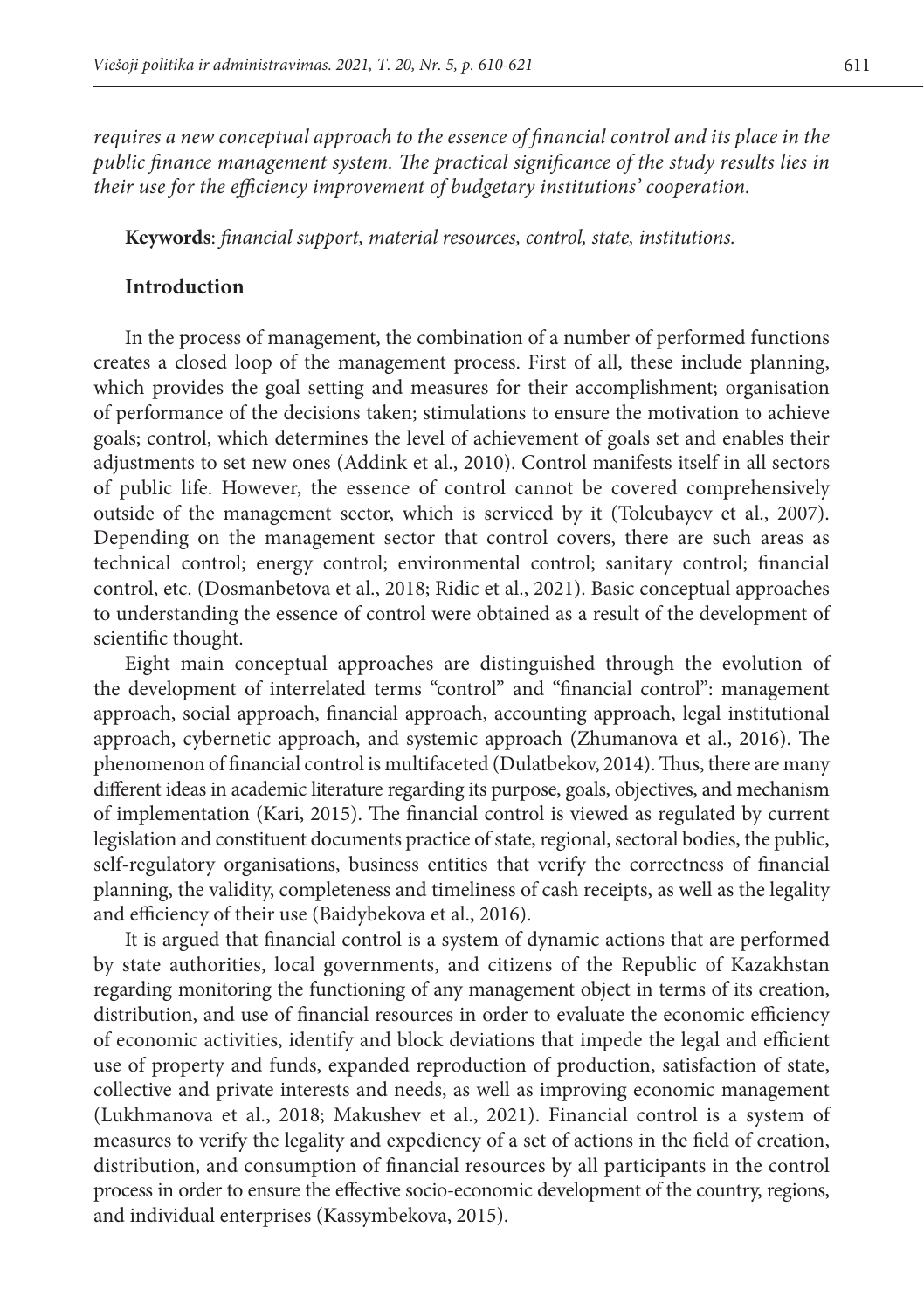### **Materials and Methods**

Financial control is one of the main tools for developing financial policy and decisionmaking that ensure the normal functioning of the budget system and the achievement of the set goals in the long term as well as in resolving issues of operational and financial management (Kenzhina et al., 2019). Financial control, which is one of the final stages of financial management, an integral part of the financial activities of the state, local authorities, and a necessary condition for the effectiveness of financial relations management, can be perceived from a several points of view: as a control function of finance; as one of the types of state control; as the activities of various regulatory bodies and the system of their supervision; as a function of the financial relations management system; as a set of activities carried out by regulatory authorities (Kari, 2015).

Financial control is the function of state agencies and non-governmental organisations, endowed with appropriate powers, aimed at ensuring the rule of law, financial discipline, rationality in the course of mobilisation, distribution, and use of state financial resources (Igibayeva et al., 2020). State financial control can only exist as a system. Its main components, which ensure its stable functioning and the completion of assigned tasks, include: the regulatory and legal framework, agencies that exercise state financial control, its forms and methods.

The system of state financial control is understood as integral interconnected and interdependent, hierarchical and dynamic complex of models, types, functions, principles, goals, objectives, matters, subjects, objects, stages, forms, methods, and means of ensuring state financial control designed to measure legality, expediency, effectiveness, and efficiency of the use of state financial resources and state property and the implementation of financial, budgetary, tax, customs, monetary, foreign exchange, debt, investment, antimonopoly policy and pricing policy; financial intelligence of the processes associated with the "shadow" economy, policies for combating (preventing) legalisation of profits gained by illegal means and financing of terrorism; development and implementation of preventive and corrective measures necessary for improvement.

# **Results and Discussion**

## *Characteristics of financial control as a complex financial and legal activity*

The study considers financial control as a complex financial and legal activity carried out by legislative and executive authorities on all levels, as well as by specially established institutions, to ensure the legality and efficiency of the provision, distribution, redistribution, and use of financial resources in order to protect the financial interests of the state, local government, business entities and citizens, as well as the successful achievement of goals in the field of finance (Amanova et al., 2016). Based on the obtained results, the authors of this study consider the most complete definition of the term "financial control" to be as follows: it is a system of dynamic actions implemented by public authorities and local governments, business entities, and citizens of the Republic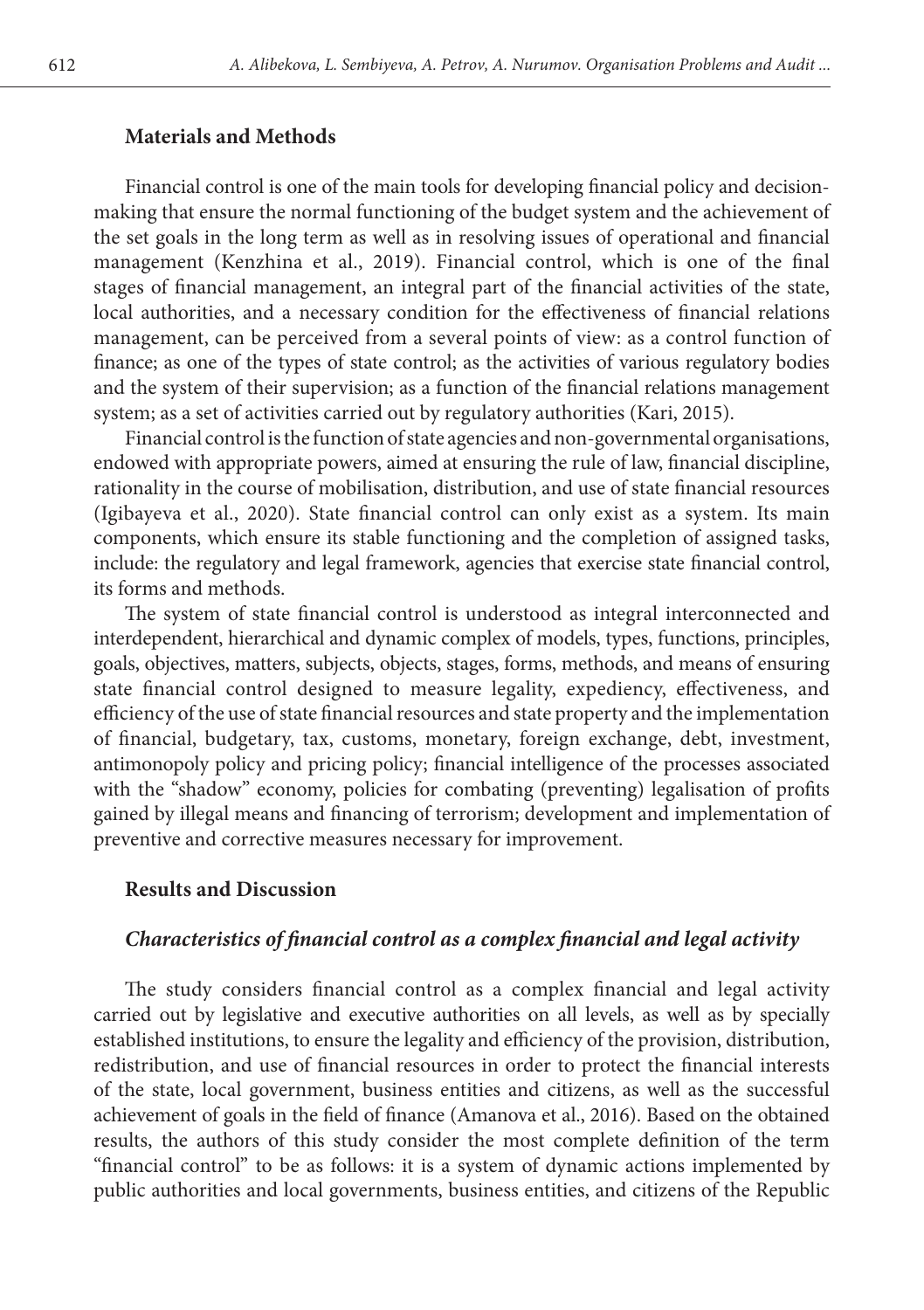of Kazakhstan to supervise the operation of any management object in terms of creation, distribution, and use of financial resources in order to assess the economic efficiency of economic activity, identify and block those deviations that impede the legal and effective use of property and funds; expanded reproduction of production; satisfaction of state, collective, and private interests and needs; improvement of economic management (McCrimmon et al., 2018). According to this interpretation, the subjects of control here are state and local authorities, business entities, and citizens of the Republic of Kazakhstan.

The main features of financial control are as follows: 1) the activities of authorised bodies (therewith, they can include both exclusively financial bodies and other state bodies, and in a broader sense, other authorised bodies, including non-state bodies); 2) control is carried out in the financial sphere, which means that it covers all spheres of relations connected to the financial activities of both state and non-state actors; 3) control is directed primarily towards the financial activities of the state, while the control of non-state financial activities is not excluded; 4) the purpose of control is to preserve and efficiently use the financial resources of the state, while also drawing attention to the corresponding resources of business entities (Khuanysh, 2017).

The importance of financial control in the economy of the state is defined by its place and role in all spheres of social reproduction. On the one hand, it is a medium in communication between financial planning and financial accounting (statistics), and, on the other hand, it is a prerequisite for the implementation of the functions of financial analysis and regulation, which allows the control to play an integrating role. Notably, the theoretical research in the field of financial control cannot be considered fundamental without addressing the economic content of this concept, its classification, characteristics of its varieties and forms of implementation. It is necessary to distinguish between the concepts of "types" and "forms" of control, since a certain type of control can be implemented in different forms and carried out by different methods at the same time.

The types of state financial control directly refer to its key features in relation to the controlled object that are external and internal. Control actions can have two directions with respect to the object of control: internal, when the subject of control is also its object, which means that the location of these elements coincides, and external, when the subject of control over identification does not coincide with its object. Notably, the subject of control can simultaneously manifest these two types of control: 1) external, when control actions are directed towards the objects of control from outside their system; 2) internal, when control actions are directed towards their subdivisions or subordinate objects of control.

#### *Internal financial control analysis*

The purpose of internal control is to ensure sufficient confidence of the budgetary institutions management in achieving the appropriate level of economy, effectiveness, and efficiency in accordance with the tasks of the agencies; reliability of financial, statistical, and management reporting; in following the provisions and rules established by legislation and management; proper protection of assets from loss. In other words,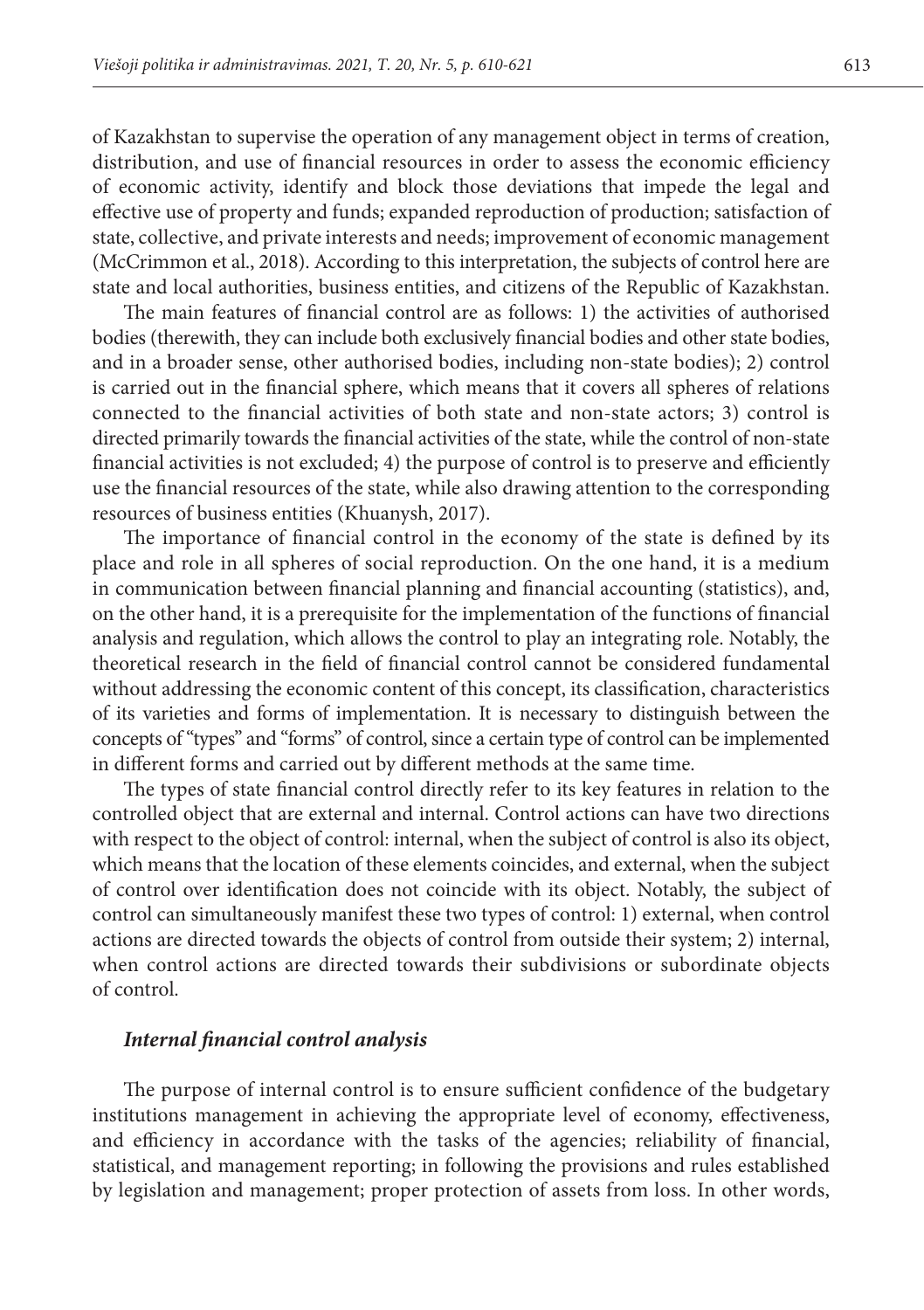internal control is managerial control that helps management in managing and performing tasks on an ongoing basis. Therefore, internal control should not be considered as a separate system of public and utility sector bodies (Lashchuk, 2021). Internal control should also provide the ability to communicate managerial judgment and be proactive in order to improve effectiveness and efficiency and reduce costs.

For the Republic of Kazakhstan, the internal control is a new concept. Thus, its implementation faces such problems as insufficient perception of the essence of internal control by the heads of budgetary institutions, insufficient development of the theoretical and methodological basis for the implementation, provision, and consistent implementation of measures to restructure the system of state financial control. During internal control, budgetary institutions financed from state or local budgets should aim not only to compare the expenses incurred with the revenues received, but also to find the effective and targeted use of budgetary funds, as well as to control expenditures. Therefore, internal control is a system that ensures the planning, analysis, distribution, use, and control of financial resources in order to effectively and efficiently achieve the institution's set goals. The implementation and realisation of this system involves not only heads of institutions but also all employees.

The basic principle of state internal financial control is a clear distinction between internal control and audit. The basis of internal control (in EU terminology – financial management and control) is the responsibility of the chief executive for the management and development of the body in general. The main functions of the chief executive include the development of an adequate structure of internal control, oversight of the implementation of internal control and risk management to achieve reasonable confidence that the purpose and objectives of the body will be achieved, and decisions, including financial ones, will be carried out taking into account the principles of legality, economy, efficiency, effectiveness, and transparency.

Internal state financial control should be considered as a process of public finance management, which provides for the inspection by the relevant state authorities of the activities of the controlled object for certain purposes and is aimed at identifying violations of the legality, effectiveness, economy, efficiency, and transparency of the use of public financial resources and providing recommendations for overcoming the consequences of such violations and preventing their recurrence in the future (Dumchikov and Pakhomov, 2021; Sokolova and Diachenko, 2021). Internal state financial control is an important tool of public administration that provides an opportunity to accomplish the relevant tasks related to the activities of the state and communal sectors, and contributes to financial and economic balance in the event of a certain exogenous impact on the development of society.

State internal financial control is a system for exercising internal control through internal audit, inspection, as well as carrying out activities to harmonise them in order to ensure high-quality management of state resources based on the principles of legality, economy, efficiency, effectiveness, and transparency. Generally, the specificity of internal state financial control is determined by the specific features of its subjects. Firstly, they can be officials and structural units of all subjects of state power and public administration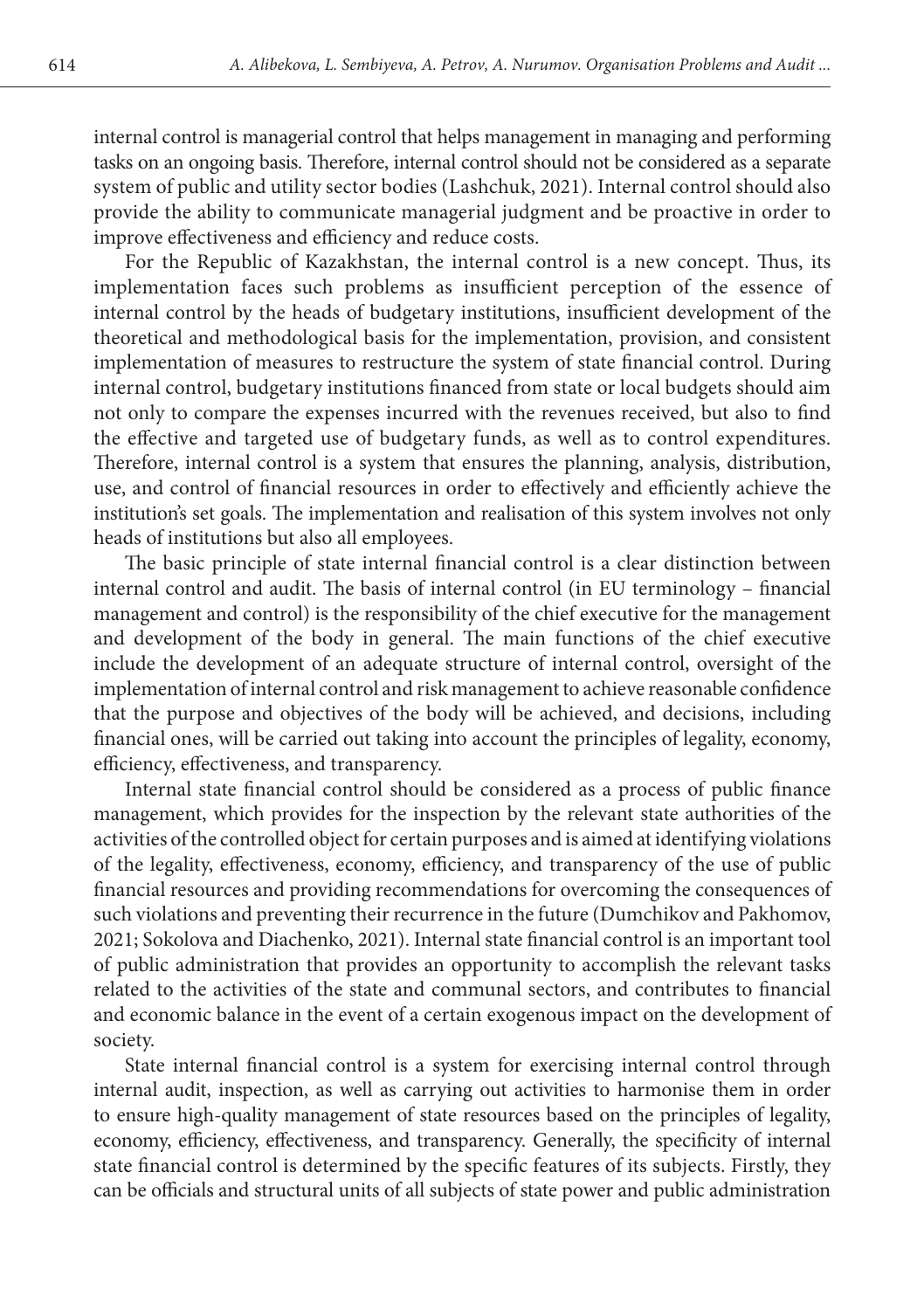exercising financial control of their activities; secondly, that part of the subjects of state and local government and administration that exercises financial control over the activities of other subjects of financial and economic regulation on behalf of the government.

For internal state financial control on all levels of the power hierarchy, the triad of main tasks through which its essence is manifested are as follows: identification of deviations from the established rules in the procedures for managing state financial flows and in the financial and economic activities of economic entities that initiate state financial flows; ensuring the elimination of the identified deviations by taking corrective actions based on the results of control and audit and expert-analytical measures by the relevant authorities or control objects (if this is within the competence of the control objects); analysis of factors, motives, and conditions giving rise to the possibility of these deviations, and the development of preventive measures to prevent them in the future (Slobodianyk and Halas, 2020). The establishment of a modern system of state internal financial control requires taking into account the state's traditions in the field of public administration, state, and administrative-territorial structure and the process of its improvement, harmonisation with the general principles and priorities of financial and property policy, as well as with the process of reforms carried out in this area (Barna and Ruschyshyn, 2020). At the same time, it should be considered that its main forms are sighting, observation, identification, licensing, examination, verification, revision, financial investigation, audit (Husejinović, 2019). It is advisable to group the assessment in the context of the types of control activities of monitoring, expert, inspection and audit.

Thus, under the internal financial control of the expenditures of budgetary institutions the authors of this study understand a set of actions and operations carried out by state and local authorities, as well as by specially created subdivisions of budgetary institutions with an audit of its activities in order to help ensure the legality, expediency, and effectiveness of the creation, distribution, and use of state financial resources. For a holistic view of the essence of financial control as a category, it is necessary to use a systematic approach. Outside the system, there is no management, therefore, there is no control.

# *Development of recommendations for improving the financial control system*

Financial control extends not only to financial relations but also economic relations that are connected to them. The authors of this study agree that control activities that do not provide for the control of financial resources and relations that arise in the process of their circulation should not be called financial control. However, financial resources are not an object but a subject matter of control. From the authors' perspective, the object of financial control is a business entity (entities), which are influenced by the control actions of a certain type of activity. They can be public authorities and local governments, business entities, state funds, etc. (Bobrovska et al., 2020)

At the present stage of economic development of the Republic of Kazakhstan and its integration into the global economic space the establishment of market relations determine the changes in the paradigm of public sector entities management. Almost 56 thousand budgetary institutions of the Republic of Kazakhstan (14106 – managers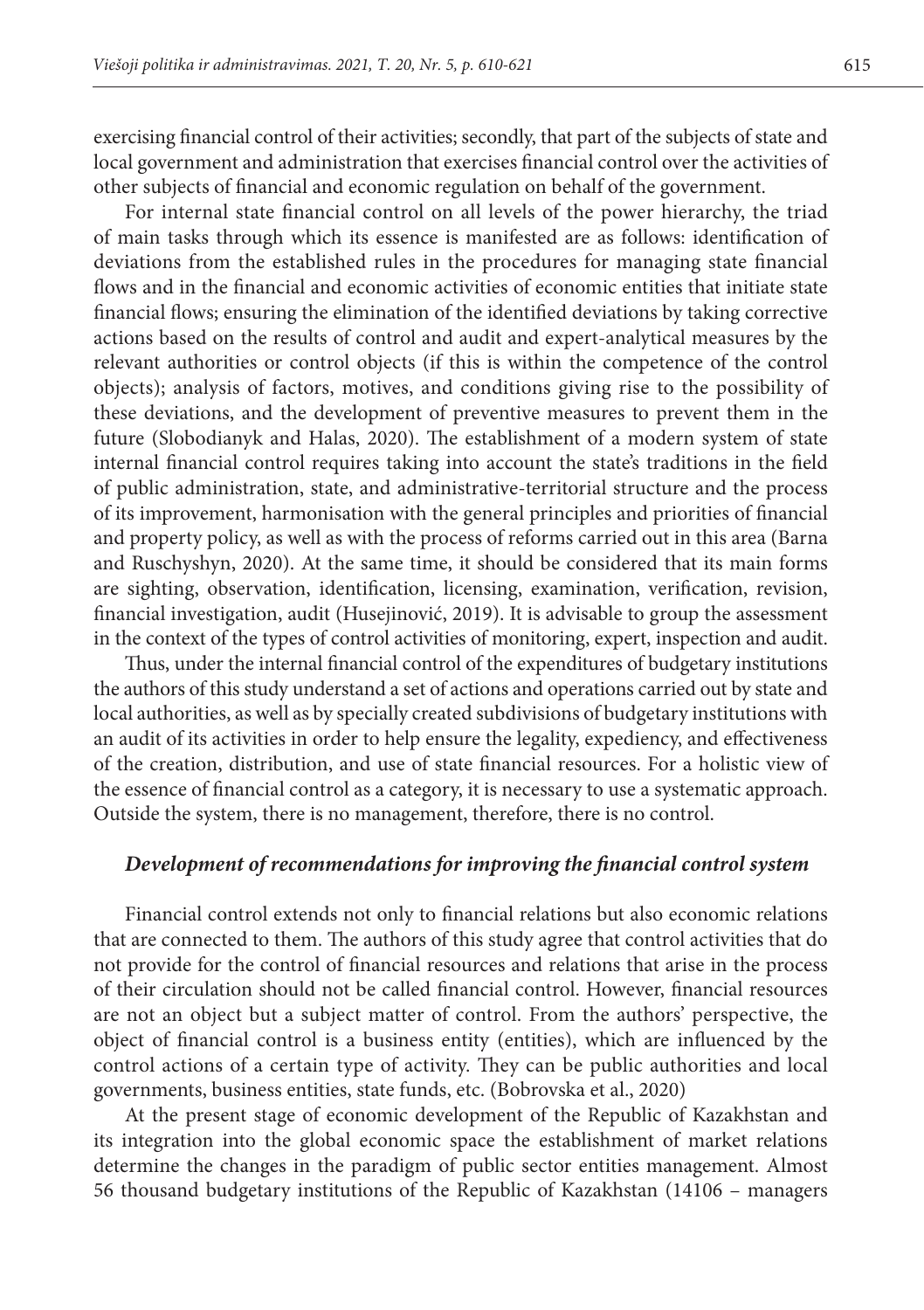of budget funds for the state budget; 42139 – managers of budgetary funds for local budgets) are the direct objects of this reform. Such institutions operate at the expense of appropriations from the state and local budgets, which are irrevocably given to them and are provided for them by the relevant laws about the state budget and decisions of the sessions of the respective councils.

An important condition for the functioning of the national economy is the rational and effective use of budget funds allocated for the maintenance of non-production sectors. At the current stage, the particularly interesting fact is that the economic activity of budgetary organisations and institutions is becoming an important object of control. Depending on the sources of funds, the financial and economic activities of budgetary institutions should be divided into activities to meet statutory requirements (main) and activities to provide paid services. The financial and economic activity of budgetary institutions as business entities is characterised by a number of features that affect the construction of the accounting:

- budgetary institutions operate based on a state or communal form of ownership, which determines the procedure for acquiring equity capital as the basis for the start and further implementation of activities, alienation of property;
- budgetary institutions belong to non-profit organisations the purpose of their activities is not to make a profit but to provide intangible services, which are not carriers of a material substance and do not come to the warehouse unlike finished products. There is no concept of a manufacturing defect, and obtaining a negative result can also be considered as a result;
- budgetary institutions in the process of providing intangible services carry out costs that differ in economic content from the costs of business entities. Expenses are government payments that are not refundable, which means payments that do not create or compensate for financial claims;
- budgetary institutions have a tendency to a constant lag in labour productivity in comparison with the subjects of material production. This situation occurs due to the very limited possibilities of replacing manual labour with technology in public services. Technical means can only expand the professional capabilities of such workers. Therefore, the production of services is characterised by high labour intensity and a large share of wage costs;
- budgetary institutions are not endowed with working capital. Their financial position is determined by the timeliness and completeness of the receipt of appropriations from the relevant budgets or the payment of bills in accordance with the assumed obligations.

Since economic activity unexceptionally encompasses all processes and operations, as well as economic assets and sources of their provision, which are used to ensure the provision of funds of a special fund, its recognition as an object of control is quite reasonable and logical. Financial and economic activity as an object of control in budgetary institutions should be viewed from the standpoint of a phenomenon that has specific connections, relationships and properties, which requires knowledge and adequate reflection in systemic accounting. In this case, the choice of the object area should be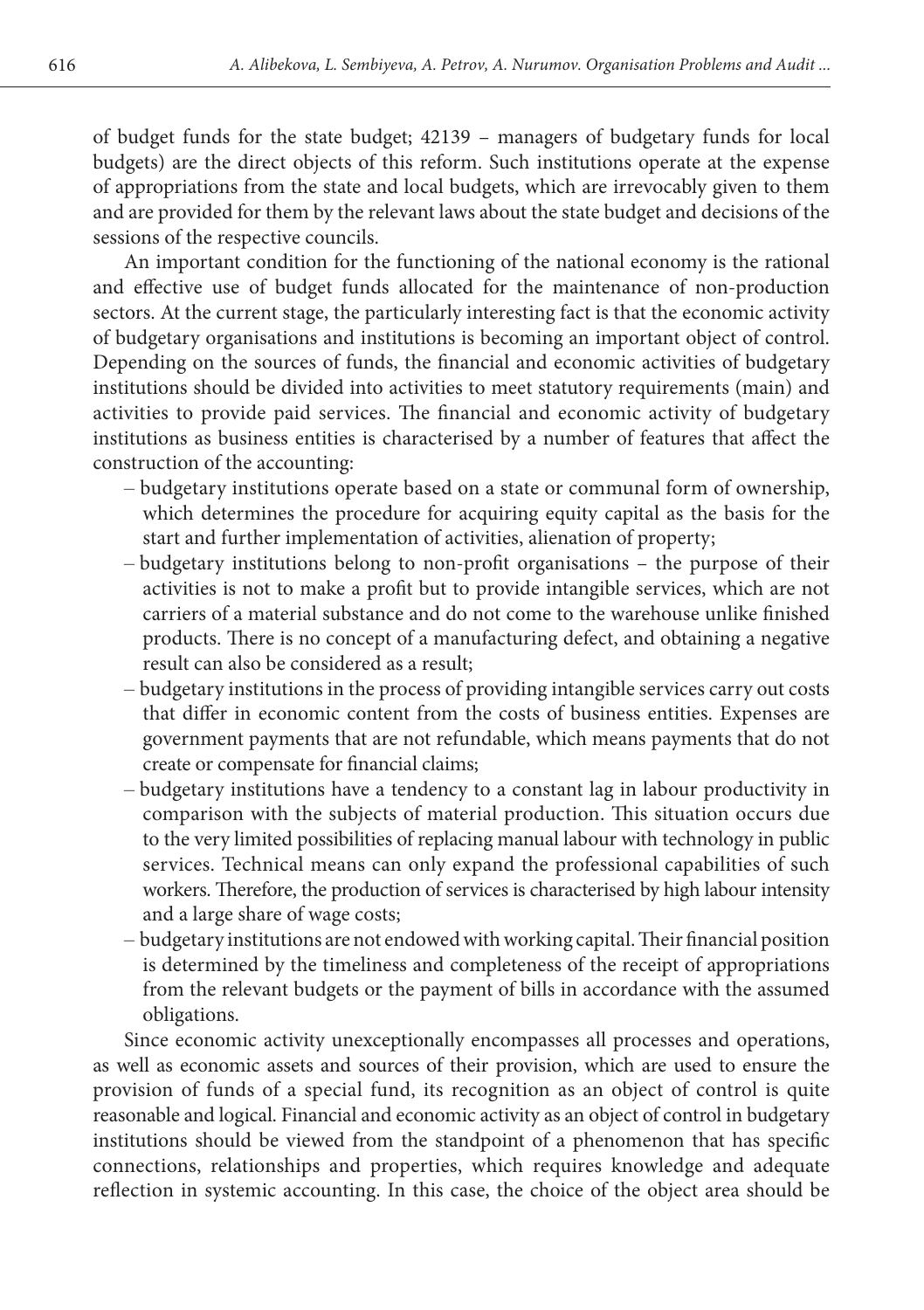determined by such factors as the objectivity of existence, compliance with time intervals (implementation period), the presence of a structured frame with a certain number of elements, a sufficient level of identification of constituent elements in the content of economic activities of budgetary organisations and institutions, as well as in the object of academic knowledge (accounting), the prospects for the development of financial and economic activities (as an object of control and as a subject of research), etc. Almost all accounting operations in large budgetary organisations are currently carried out using the appropriate software, which creates objective prerequisites for the application of new technologies and accounting for the achievements of such sciences as cybernetics, information theory, modelling, and systems analysis.

The main source of information about the object of financial control is accounting data for the financial and economic activities of a budgetary organisation. This system can act as an information source not only for external users (authorities and administration, controlling entities, etc.), but also for internal users. Moreover, the latter can quickly influence all processes occurring with the subject of management, since, according to researchers, more than 80% of all information generated in budgetary institutions belongs to accounting. In this context, accounting should ensure the return of communication in the system of managing the economic activities of budgetary organisations and institutions, generate information about its actual state in such a way that could be used to justify a more effective management decision without additional processing.

Economic activity is determined by statutory documents based on funds from the state or local budgets in accordance with the estimated income and expenses according to the codes of the economic classification of expenses. The activities of budgetary institutions for the provision of paid services are limited by the requirements of their established legislative list and have features when reflected in the accounting system. Recently, due to the chronic underfunding of the recipients of budgetary appropriations the volume of paid services of budgetary institutions has grown significantly. Specifically, budgetary institutions are actively developing rental, consulting and other operations, educational, medical and other services. All income received from this is reflected in the accounting not as revenue but as income of a special foundation. Generally, funds received from such activities should not be used for purposes that are supported by the budgetary appropriation. However, during the funding delay period the funds of the special foundation should be directed towards meeting the costs of the corresponding budget allocations. Unfortunately, this approach negates the management entities' interest in developing the system of paid services. It would be much more expedient to use the income received from the special foundation for the needs of solving social issues to improve working and rest conditions for personnel as well as solutions to production problems associated with the modernisation of material and technical support.

The objects of financial control include monetary relations arising from the provision and use of financial resources in material production and in the non-production sphere as well as in the financial system in general. This concept is also presented as extended reproduction of a socially necessary product; types of activity and phenomena and processes of economic life; the activity of economic systems that ensure the existence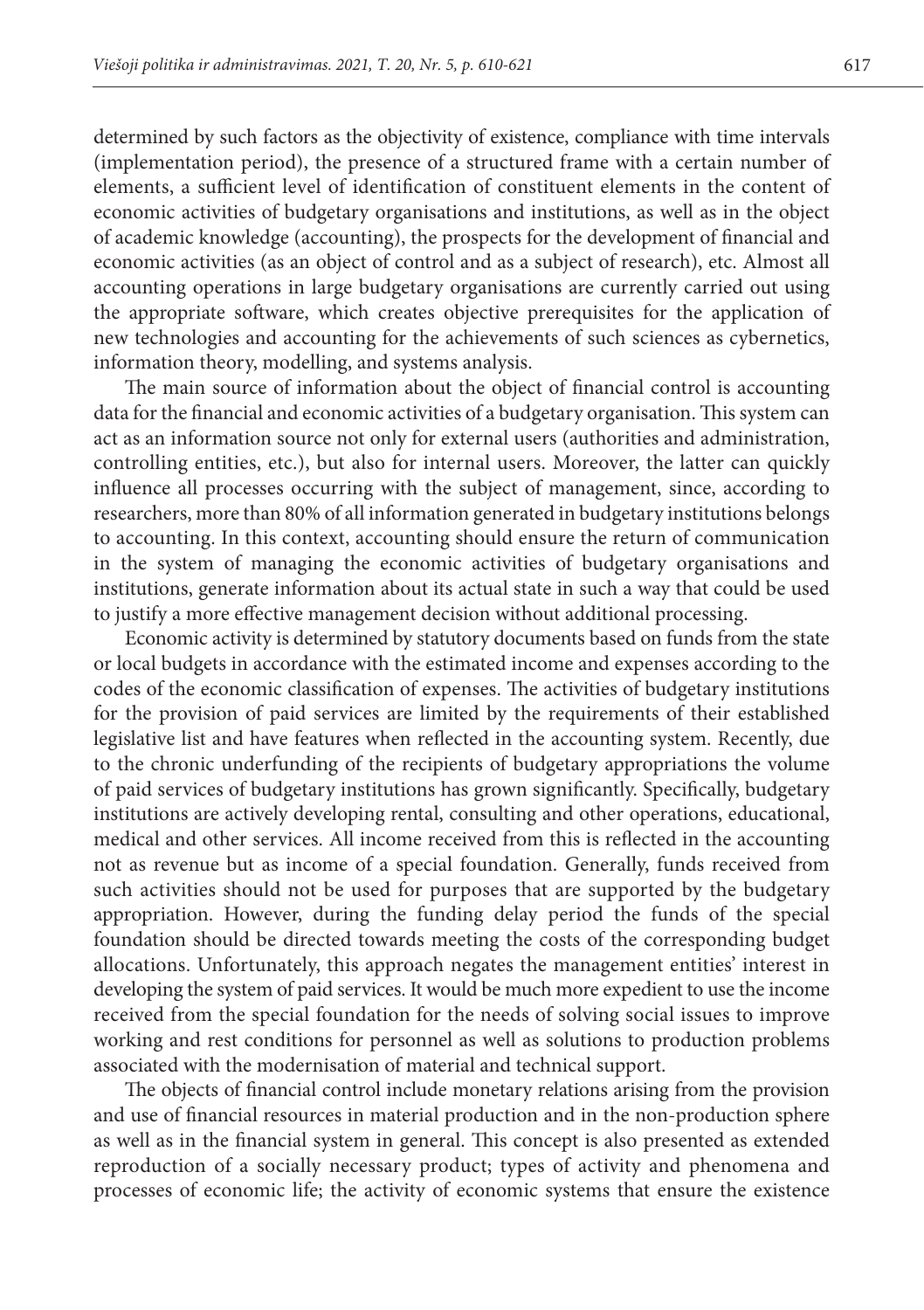and development of economic agents and society as a whole; legal entities and individuals whose activities are related to the use of public property; directly government and local government bodies, business entities, government funds, etc., as well as the operations they carry out with funds, tangible and intangible assets.

To a certain degree, business operations of budgetary institutions are related to the accounting of expenses. The expenses of these entities are in the centre of all and unite all types of activities. Until now, there have been different discussions inside the academic community on the delineation and identification of the concept of "expenses" in budget accounting. The issues of cash and accrual methods when accounting for expenses are relevant. The introduction of national accounting regulations (standards) and the implementation of measures provided for by the Strategy for the Modernisation of Accounting in the Public Sector leads to the emergence of new unresolved issues in terms of the economic essence as well as in the actual accounting of costs and expenses of budgetary institutions.

Within the regulatory framework, the interpretation of the essence of costs and expenses also causes a number of contradictions. In particular, according to Article 2 of the Budget Code of the Republic of Kazakhstan (Budget Code..., 2008), budget costs are defined as "...funds allocated on the implementation of programmes and activities provided for by the relevant budget. The budget expenditures do not include: debt repayment; granting loans from the budget; placement of budget funds on deposits; purchase of securities; return of taxes and fees (mandatory payments) and other budget revenues paid to the budget in excess, carrying out their budgetary reimbursement", meanwhile budget expenses are "budget expenditures, granting loans from the budget, debt repayment and placement of budget funds on deposits, valuable papers". Thus, the concept of costs is covered through the essence of expenses, and expenses, on the contrary, through costs.

Next, the authors clarify the essence of the costs of budgetary institutions in greater detail. Upon the conditions of a shortage of financial support, accounting for expenditures in budgetary institutions serves as the basis for achieving their rational use. For this, one should actively use all possible ways to control costs inherent in the accounting system as well as actively search for ways to optimise the named accounting object. Scientifically, attention is often paid to the study of categorical definitions and interpretations of the terms "costs" and "expenses" for this purpose. However, in general, the authors either identify these concepts or avoid using one of them. The most acceptable is the delimitation of both terms in accordance with their essence, the specifics of financial support for the functioning of budgetary institutions, expediency and economic logic.

## **Conclusions**

1. The economic classification of expenditures provides a clear delineation of expenditures according to the economic characteristics with a detailed distribution of funds according to their visual features. The economic classification of expenditures demobilises the use of funds according to their subject characteristics, which are wages, payroll, utility bills, all types of economic activities, payments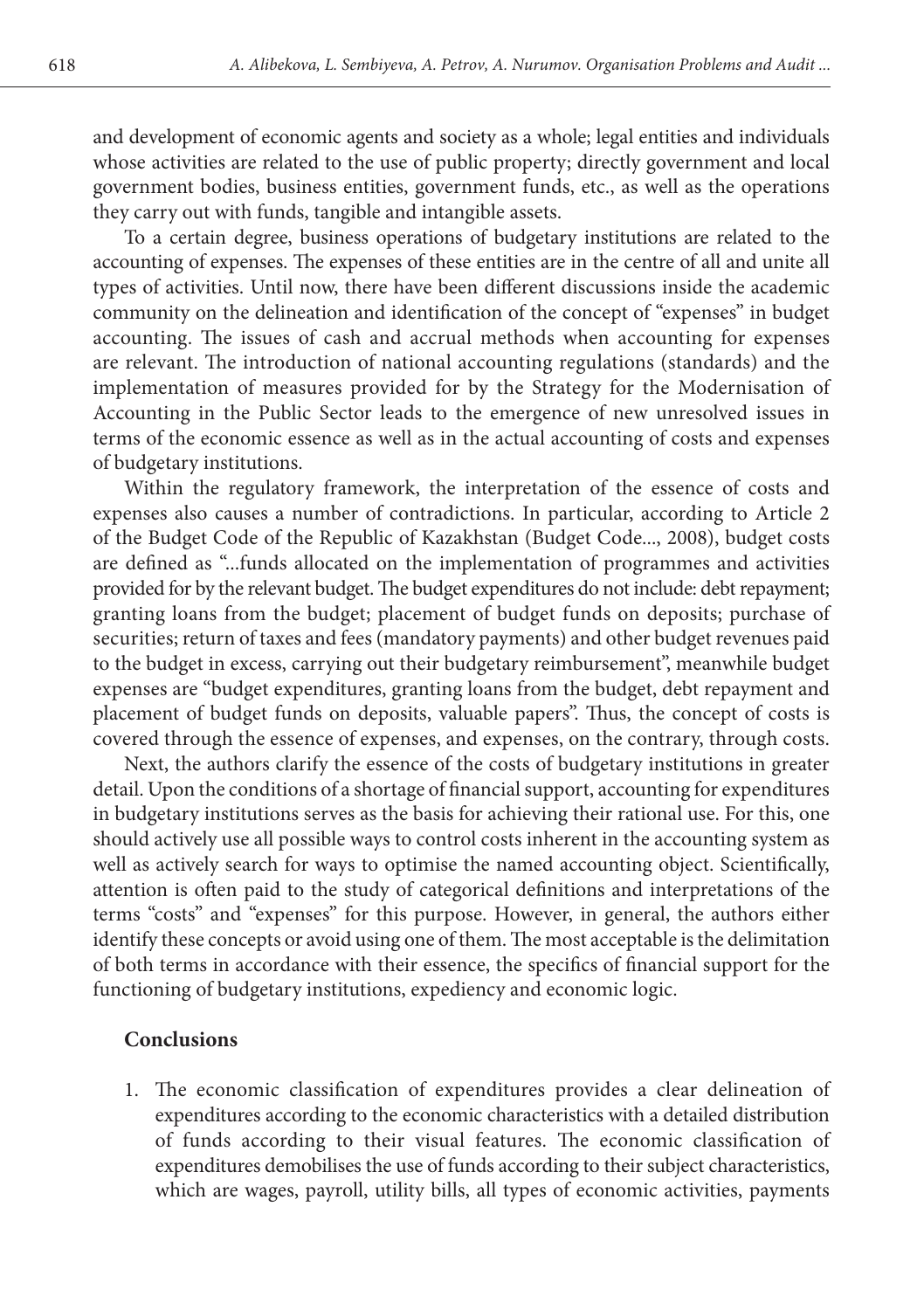to the population and other categories. It provides an opportunity to highlight protected budget expenditures and provides a unified approach to all administrators and recipients funds. In our opinion, such a distribution provides a possibility for singling out protected budget items and providing a unified approach to planning and cost accounting by budgetary institutions.

2. There are capital expenditures (expenditures that are directed towards the acquisition of fixed capital (equipment and durable goods), fixed assets (including land, intangible assets, etc.), capital investments, capital repairs; to create state stocks and reserves; to acquisition of capital assets, gratuitous payments, compensation for losses associated with damage to fixed capital. Criteria (cost and time indicators) of capital expenditures are regulated by current legislation) code 3000 and current expenditures (expenditures that are directed towards the implementation of budget programmes and ensure the current functioning of budgetary institutions, research, development, activities and the provision of current transfers to the population and enterprises (institutions, organisations)) – code 2000. The budget includes institutions whose main activities are carried out in whole or partially due to appropriations from the budget based on cost sheets that are irrevocably provided to them and are stipulated by the relevant laws on the state budget and decisions of the sessions of the respective councils.

# **References**

- 1. Addink, E.A., De Jong, S.M., Davis, S.A., Dubyanskiy, V., Burdelov, L.A., and Leirs, H. 2010. "The Use of High-Resolution Remote Sensing for Plague Surveillance in Kazakhstan". *Remote Sensing of Environment* 114(3): 674-681.
- 2. Amanova, G.D., Abdrahmanova, A.U., Akimova, B.Z., Saduakassova, K.Z., Zhumabekova, G.Z., and Kazhmukhametova, A.A. 2016. "Actual Problems of Audit in the Republic of Kazakhstan". *Mathematics Education* 11(9): 3197-3202.
- 3. Baidybekova, S.K., Bleutaeva, K.B., Abdykalieva, Z.S., Turysbekova, R.K., Syzdykbaeva, N.B., and Bastaubaev, A.K. 2016. "Tax Accounting in the Republic of Kazakhstan and Ways of Its Improvement". *Journal of Advanced Research in Law and Economics* 7(3): 492-497.
- 4. Barna, M., and Ruschyshyn, N. 2020. "State and Trends in the Banking System Development in the Context of Structural Reform of the National Economy of Ukraine". *Scientific Horizons* 23(12): 84-98.
- 5. Bobrovska, O.Y., Drobot, I.O., Nadyuk, Z.O., Hrytsko, R.Y., and Pokataev, P.S. 2020. "Modern Theories of Public Administration: Experience for Ukraine". *Journal of the National Academy of Legal Sciences of Ukraine* 27(4): 107-120.
- 6. Budget Code of the Republic of Kazakhstan. 2008. https://online.zakon.kz/ document/?doc\_id=30364477.
- 7. Dosmanbetova, A.S., Baisheva, Y.D., and Nurkasheva, N.S. 2018. "Application and Problems of Developing International Financial Reporting Standards in the Republic of Kazakhstan". *Espacios* 39(6): 29.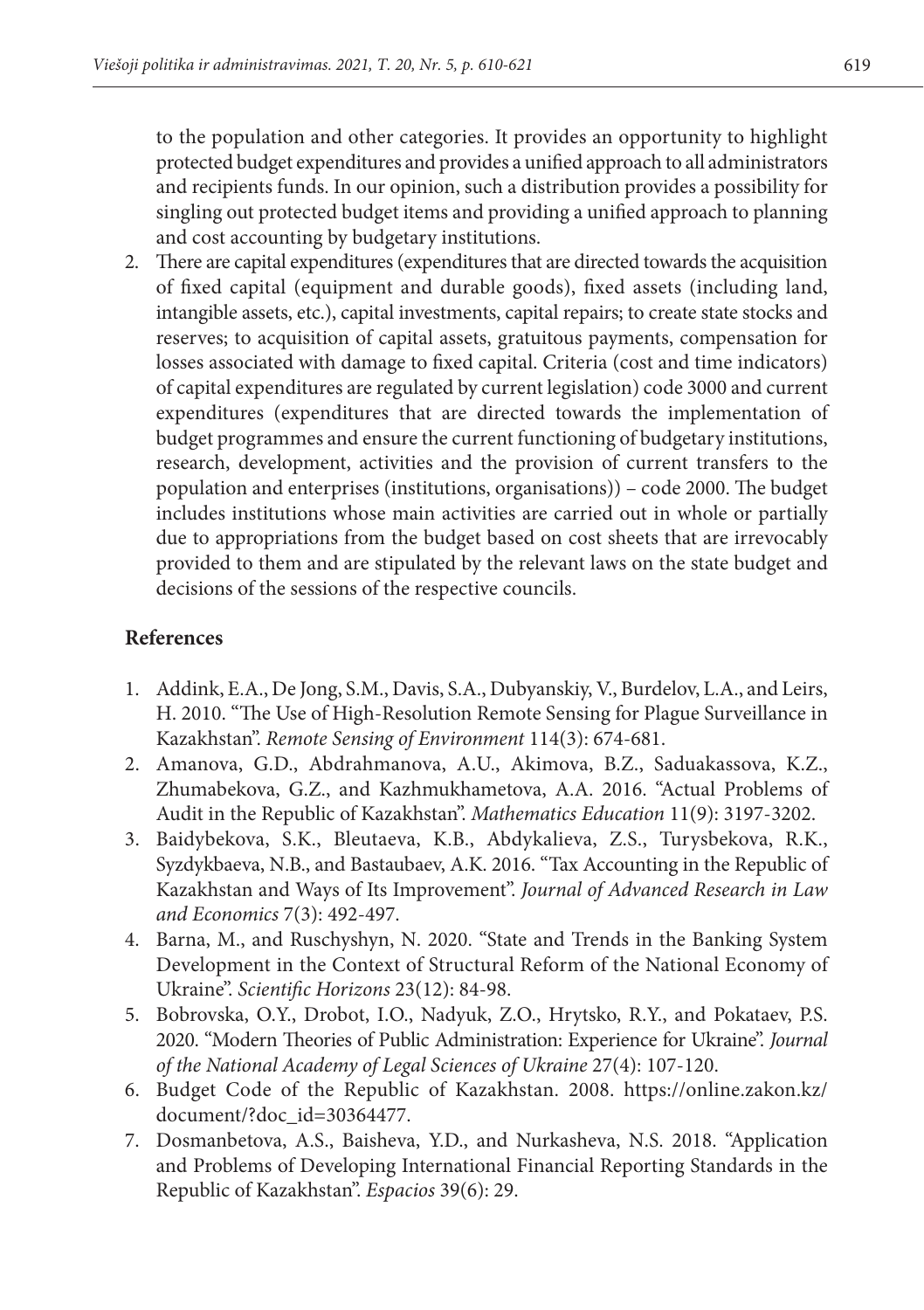- 8. Dulatbekov, A. 2014. "Kazakhstan Experience of Introducing Performance Budgeting: Case Study on Ministry of Education and Science". *Life Science Journal* 11(SI 11): 393-397.
- 9. Dumchikov, M.O., and Pakhomov, V.V. 2021. "Ways to Combat Corruption Abuses in the Area of Public Finances". *Legal Horizons* 14(2): 31-37.
- 10. Husejinović, A. 2019. "Efficiency of Commercial Banks Operating in Federation of Bosnia and Herzegovina Using DEA Method". *Sustainable Engineering and Innovation* 1(2): 106-111.
- 11. Igibayeva, Z., Kazhmukhametova, A., Beisenova, L., and Nikiforova, E. 2020. "Modern Trends of Kazakhstan's Internal State Audit: The US and UK Experience". *Problems and Perspectives in Management* 18(2): 1-12.
- 12. Kari, A. 2015. "Monitoring and Audit of The State Financial Resources: The Problem of Effective System Arrangement (the Case of the Republic of Kazakhstan)". *Indian Journal of Science and Technology* 8(S10): 85413.
- 13. Kassymbekova, G.R. 2015. "Organisation of Equity Accounting in Second-Tier Banks of Kazakhstan and Its Control". *Actual Problems of Economics* 168(6): 380- 389.
- 14. Kenzhina, M., Kalysh, I., Ukaegbu, I., and Nunna, S.K. 2019. "Virtual Power Plant in Industry 4.0: The Strategic Planning of Emerging Virtual Power Plant in Kazakhstan". In: *International Conference on Advanced Communication Technology* (pp. 600-605). Institute of Electrical and Electronics Engineers, Piscataway.
- 15. Khuanysh, L. 2017. "Problems of Internal Control Organisation at Enterprises of the Republic of Kazakhstan". *Journal of Advanced Research in Law and Economics* 8(8): 2425-2438.
- 16. Lashchuk, I.M. 2021. "Modern Approaches to Evaluating the Effectiveness of Public Administration Decisions". *Scientific Bulletin of Mukachevo State University. Series "Economics"* 8(1): 96-104.
- 17. Lukhmanova, G.K., Baisholanova, K.S., Baibulekova, L.A., Primzharova, K.K., and Kassymbekova, G.R. 2018. "Financial Market of Kazakhstan: Current State and Ways of Stabilisation in the Context of Global Instability". *Journal of Advanced Research in Law and Economics* 9(6): 2056-2059.
- 18. Makushev, P.V., Khridochkin, А.V., Blinova, H.O., and Taldykin, O.V. 2021. "Current Model of the State Executive Service in the System of Public Authorities of Ukraine". *Journal of the National Academy of Legal Sciences of Ukraine* 28(2): 105-113.
- 19. McCrimmon, T., Witte, S., Mergenova, G., Terlikbayeva, A., Primbetova, S., Kuskulov, A., and El-Bassel, N. 2018. "Microfinance for Women at High Risk for HIV in Kazakhstan: Study Protocol for a Cluster-Randomized Controlled Trial". *Trials* 19(1): 187.
- 20. Ridic, O., Mangafic, J., Nikolic, J., and Smjecanin, A. 2021. "Potential Avenues of Linking the Energy Efficiency and the Sustainable Economic Development in the Balkan Region". *Heritage and Sustainable Development* 3(2): 97-101.